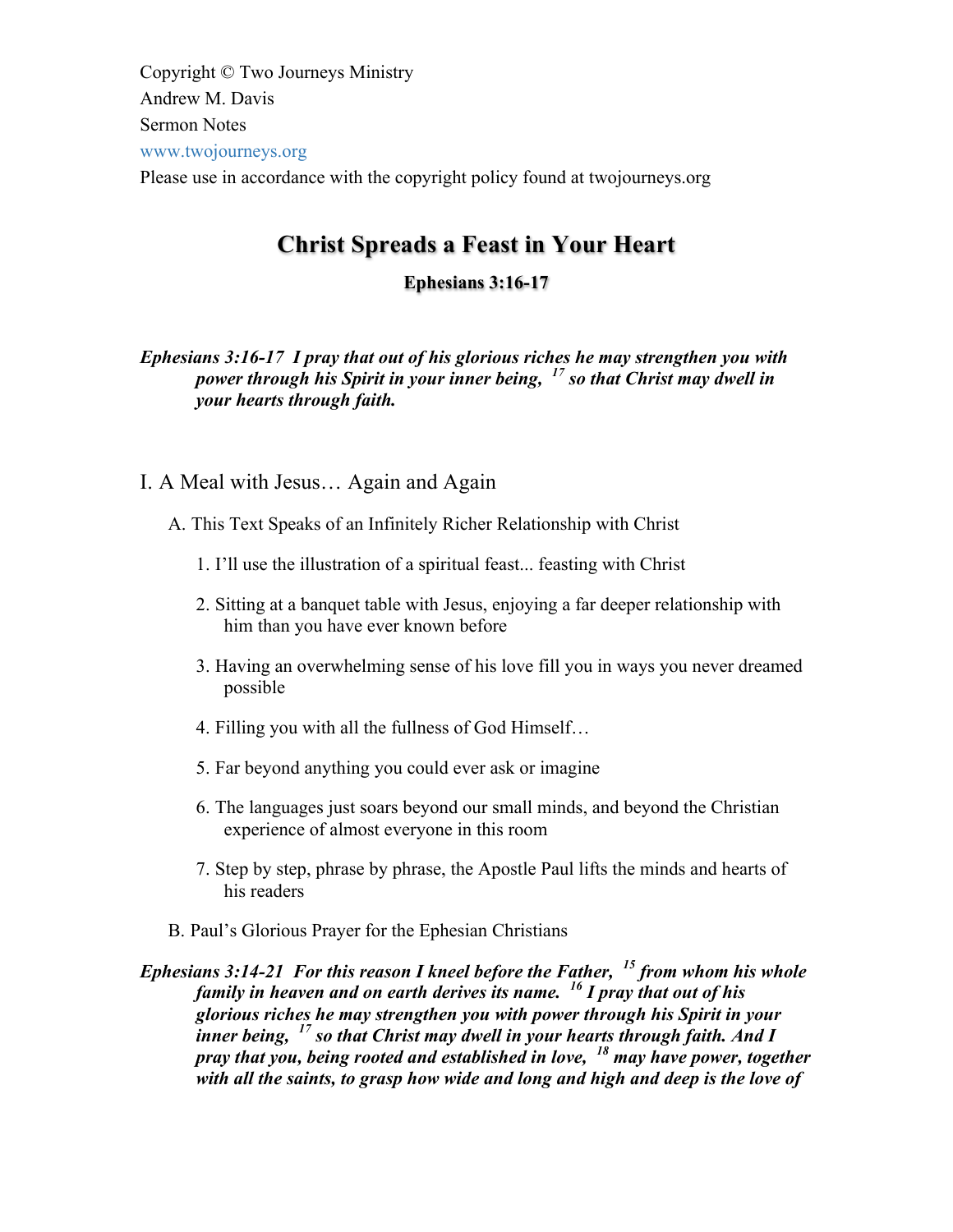*Christ, <sup>19</sup> and to know this love that surpasses knowledge-- that you may be filled to the measure of all the fullness of God.* 

- *<sup>20</sup> Now to him who is able to do immeasurably more than all we ask or imagine, according to his power that is at work within us, <sup>21</sup> to him be glory in the church and in Christ Jesus throughout all generations, for ever and ever! Amen.*
	- 1. This is a PRAYER and also this is the WORD
		- a. These are the ordained means for God to give you a far deeper sense of the love of Christ than ever before
		- b. Paul's actual prayer here is recorded for all time, and the words he prayed for the Ephesian Christians become for us the WORD OF GOD, just as the prayers in the Psalms have become the WORD OF GOD as well
		- c. The combination of prayer and the word is the way by which you will experience vastly more of Christ's love for you than you ever have before
		- d. We are not speaking here of the unhealthy mysticism that characterized some of the mystics in church history… whose meditations were not based in scripture and were more like eastern mysticism… a desire constantly for being emptied, negated, annihilated, made nothing, like a drop in an endless sea
		- e. We are instead advocating a healthy, Christian, spiritual, biblical mysticism… a supernatural EXPERIENCE of Christ's love that swallows up all conceptions, that flows over you like a river of pure pleasure, something so strong and overwhelming you will wonder if you can long survive its flow… a sense of the love of Christ that is completely based in the TRUTH of scripture, that comes as a direct ANSWER to prayer
		- f. PRAYER and the MINISTRY OF THE WORD… this is what the Holy Spirit uses to minister the love of Christ to our hearts
	- 2. This prayer is for Christians, not non-Christians
		- a. Today, we are going to focus on one phrase in the middle of this flowing prayer,,,

#### *Ephesians 3:17 … that Christ may dwell in your hearts by faith*

b. So many evangelists have zeroed in on this phrase… saying "You must ask Christ into your heart…"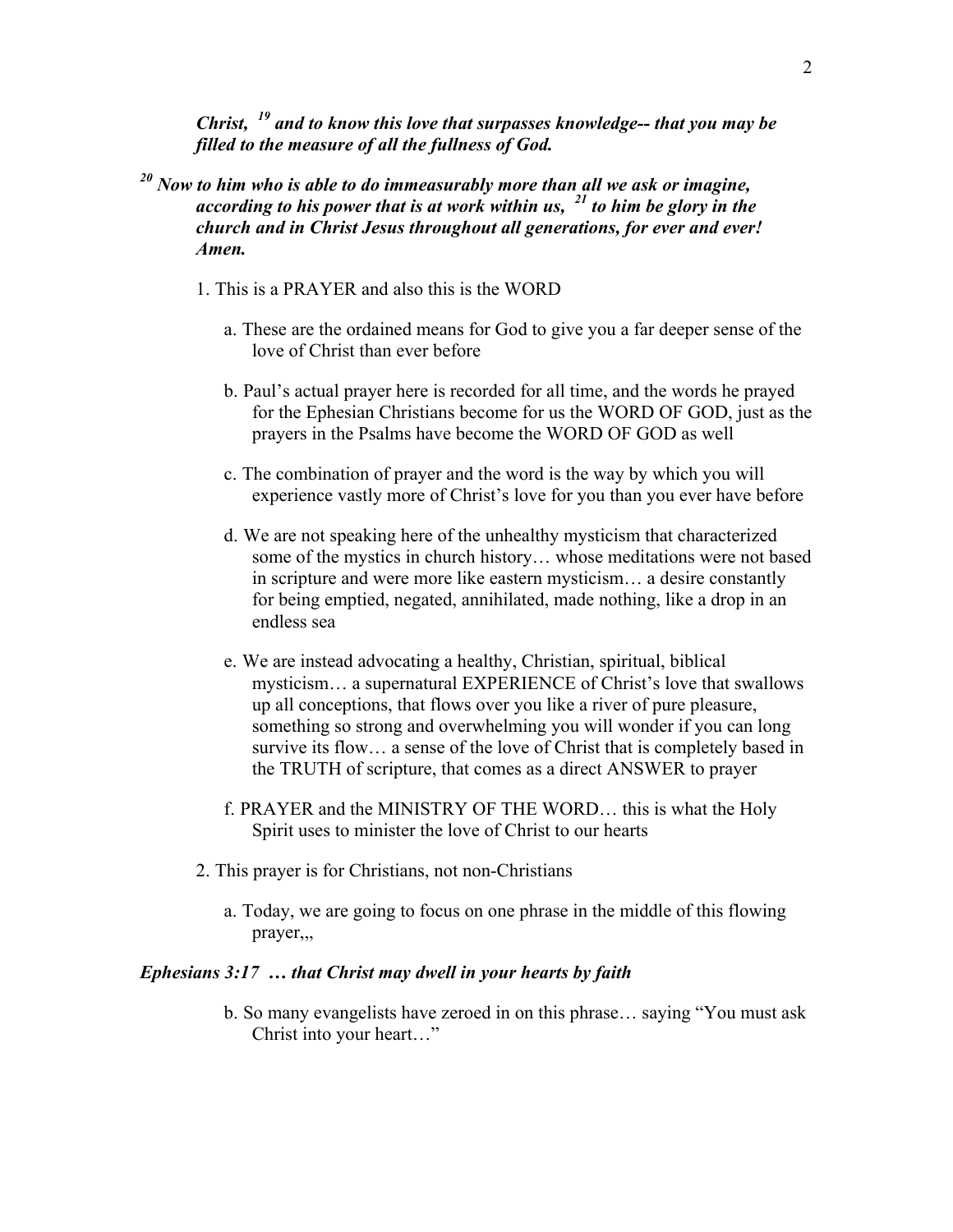- c. We are so used to hearing this kind of language associated with the end of a gospel presentation… so we wonder how Paul could be praying this for the EPHESIAN CHRISTIANS
- d. If they are Christians, some might say, don't they already have Christ dwelling in their hearts?? Isn't he already there?
- e. So why would Paul be praying that Christ would dwell in their hearts by faith??
- f. But of this we can be sure… his is praying this for the EPHESIAN SAINTS… for the Christians in Ephesus

#### *Ephesians 1:1 Paul, an apostle of Christ Jesus by the will of God, To the saints in Ephesus, the faithful in Christ Jesus*

- They are ALREADY born again:
- *Ephesians 1:13 And you also were included in Christ when you heard the word of truth, the gospel of your salvation. Having believed, you were marked in him with a seal, the promised Holy Spirit*
- If they are Christians, they have Christ's Spirit living WITHIN them:
- *John 14:16-17 And I will ask the Father, and he will give you another Counselor to be with you forever-- <sup>17</sup> the Spirit of truth. The world cannot accept him, because it neither sees him nor knows him. But you know him, for he lives with you and* **will be in you***.*

## *Romans 8:9 You, however, are controlled not by the sinful nature but by the Spirit, if the Spirit of God lives in you. And if anyone does not have the Spirit of Christ, he does not belong to Christ.*

- g. This Spirit of Christ was ALREADY indwelling all of these Ephesians
- h. And yet he prays that Christ would DWELL IN THEIR HEARTS by faith
- i. So also, we would well imagine that Paul would pray the same for all of us… this prayer is for ALL CHRISTIANS… to have a vastly deeper sense of the love of Christ for us
- j. This he likens to Christ DWELLING IN OUR HEARTS by faith
- k. This prayer is for Christians, not non-Christians
- 3. This prayer is for all Christians, not special "super-Christians"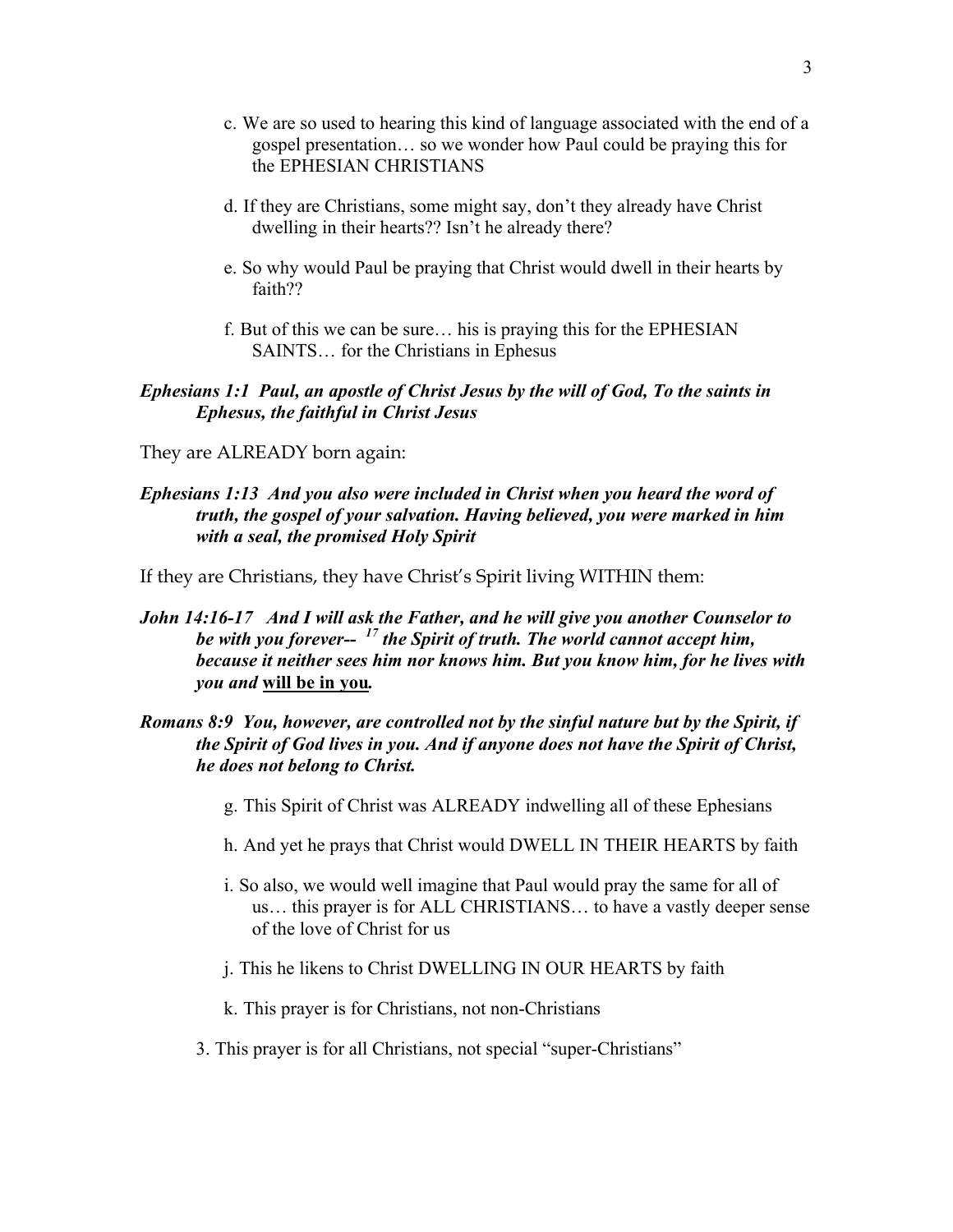- a. It is so easy for us to think that this kind of astounding, vastly deep, infinitely rich sense of the love of Christ for us—something so overpowering that it takes your breath away, that it is unforgettable and supernatural, a foretaste of heavenly joy as far above the normal Christian experience as the normal Christian experience is above the non-Christian's daily life experience… that something like this is only for the "all-stars," the "super-Christians"… the specialists… the mystics, who withdraw from daily life and live in a cave or monastery and forsake all normal life, who fast and pray and wear a camel-hair shirt and live a WEIRD life
- b. The word "saints" can throw us off here:

## *Ephesians 3:17-19 And I pray that you, being rooted and established in love, <sup>18</sup> may have power,* **together with all the saints***, to grasp how wide and long and high and deep is the love of Christ, <sup>19</sup> and to know this love that surpasses knowledge-- that you may be filled to the measure of all the fullness of God.*

- c. The Roman Catholic error in this is deep and pervasive, and may even mislead some of you
- d. I grew up a Roman Catholic in eastern Massachusetts… I was an altar boy, and was trained in the sacraments—infant baptism, the eucharist, the mass, the confessional, confirmation
- e. I attended two different Catholic churches in my life: St. Jeremiah's, then St. Anselm's.
- f. Most of the Catholic churches in our region were named for saints… St. this and St. that
- g. They teach that a saint is someone who has lived an extraordinary Christian life… vastly beyond anything a normal Catholic did… they were conspicuously holy, did some great ministry among the poor, did a miracle or two (or more) and were voted in by the college of cardinals—canonized by a vote of the Roman Catholic hierarchy… that was a SAINT
- h. Normal Christians can't be "saints"
- i. But that is totally against the way Paul is using the word "saint"… the word here means "holy ones"... "set apart ones" set apart unto God as his possession
- j. He wrote the letter to the "SAINTS IN EPHESUS" (Ephesians 1:1)
- k. Throughout his epistles, it becomes clear that the saints are ordinary Christians, set apart by God for his own possession… not some special class of Christians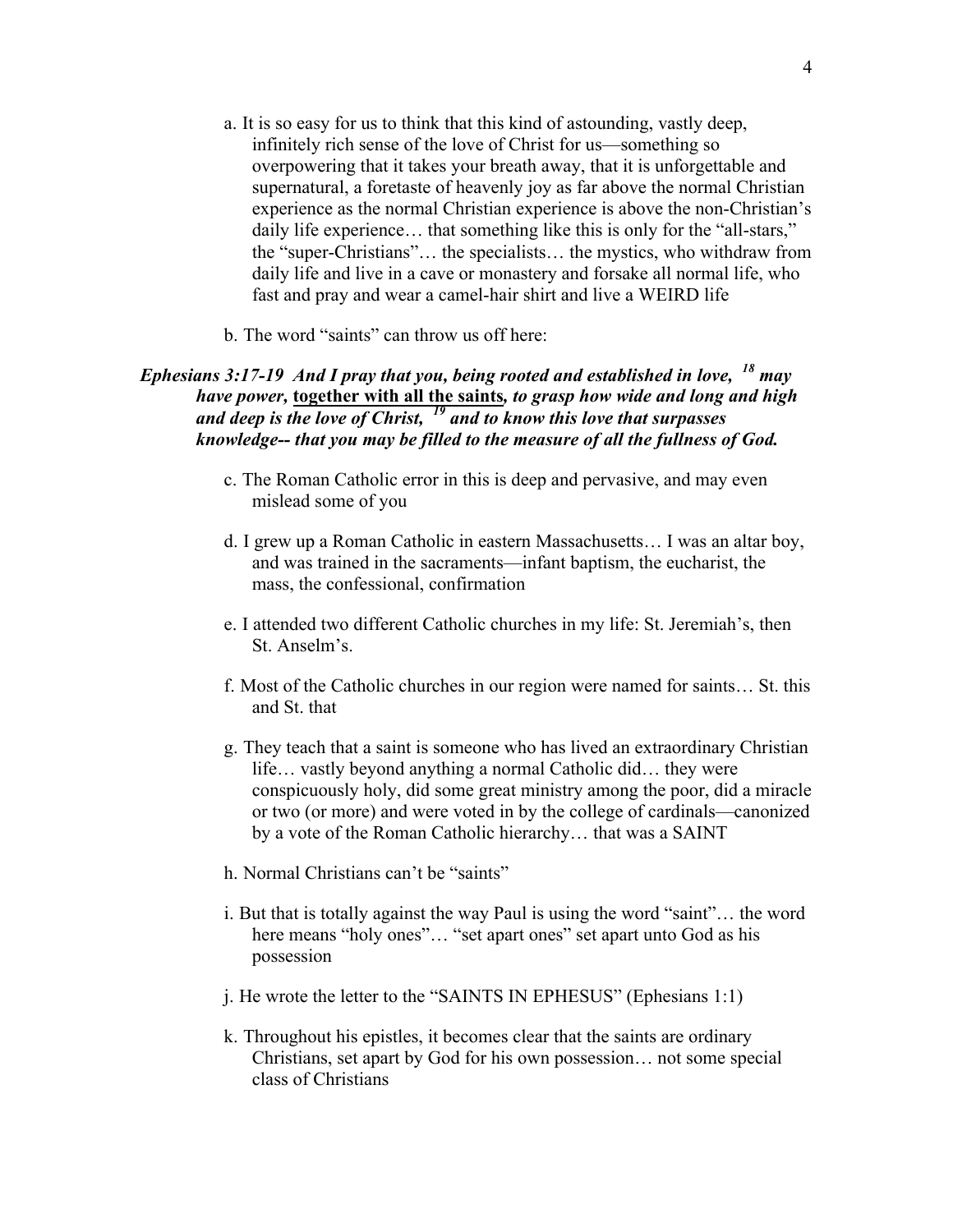- l. SO Paul's prayer is that ALL THE SAINTS would have power to grasp the infinite dimensions of Christ's love
- m. That ALL THE SAINTS (not just some special class of super-Christians) would be able to comprehend this love, and be FILLED TO ALL THE MEASURE OF THE FULLNESS OF GOD!
- Application: Please listen carefully to this sermon! Please don't "check out" thinking this could never be for you… that this is "advanced Christianity" and is only for pastors or a few special people
- God wants YOU… yes even YOU!!... to have a vastly greater sense of Christ's love for you; a sense so vast and immense that you will never be the same again
	- 4. This prayer is for YOU… so you may evaluate your experience, and find strength to feast in Christ in ways you never have before
	- C. What Does Paul Pray for? That Christ May Dwell in your Hearts by Faith
		- 1. The key word: "dwell"… "live"… "abide"
		- 2. Greek prefix: "down" … so the idea is of Christ SETTLING DOWN in our hearts
		- 3. What is the "heart"?
			- a. The "inner person"…

#### *Ephesians 3:16-17 I pray that out of his glorious riches he may strengthen you with power through his Spirit in* **your inner being***, <sup>17</sup> so that Christ may dwell in your hearts through faith.*

- b. Heart = The center of your personality… the core of your being
	- i) The part of you that thinks, reasons, loves, yearns, chooses, analyzes, rejoices…
	- ii) The heart does all of these things
	- iii) The idea is that Christ would SETTLE DOWN in your heart and FILL IT COMPLETELY with himself
- 4. "By faith"
	- a. This is something that can only happen by faith… by trust in God's WORD…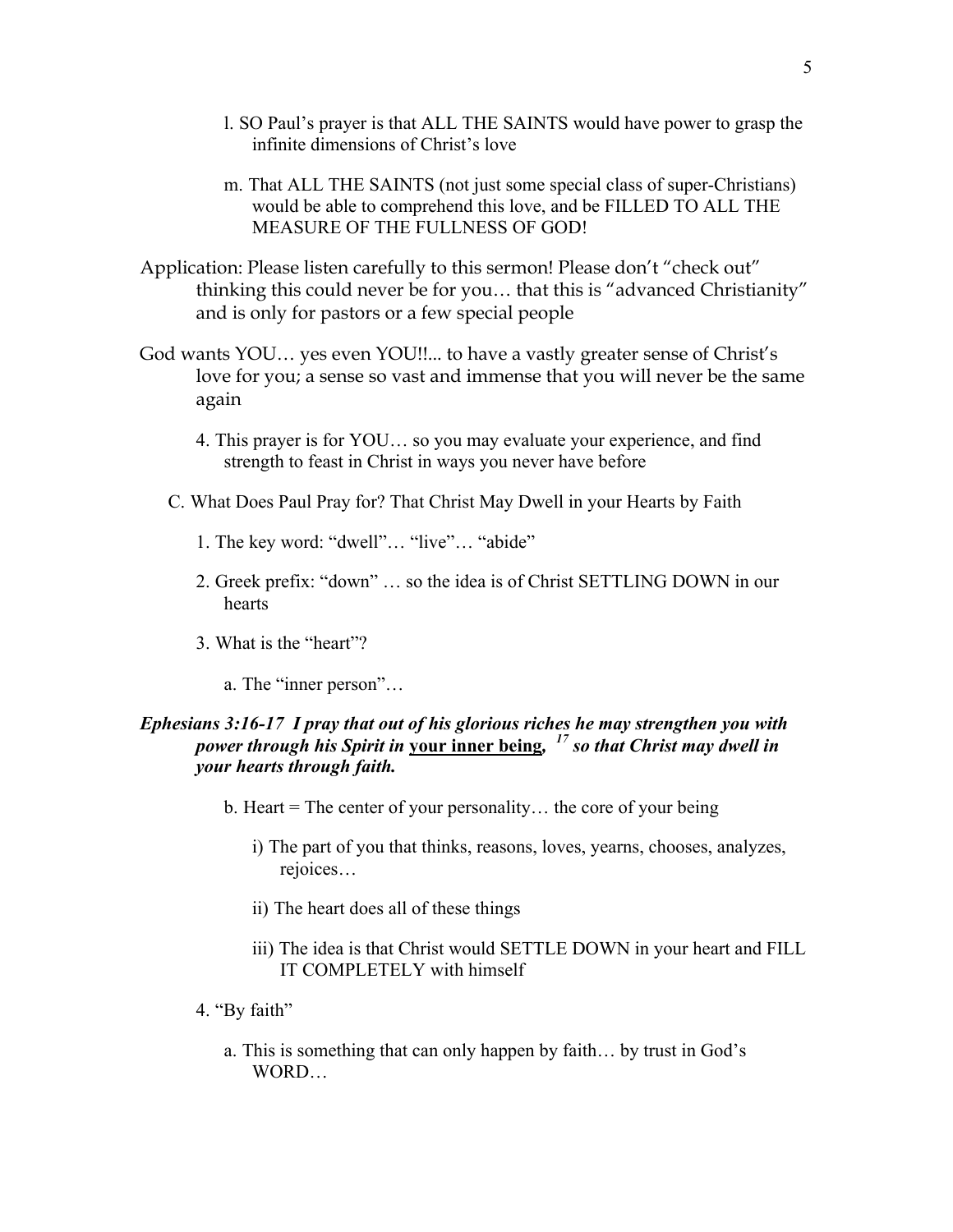- b. As you hear these words, the Holy Spirit can work this miracle of Christian experience… it is completely WORD-BASED… it is something only experienced by FAITH
- c. You cannot see it with your eyes, you cannot hear it with your ears, you cannot feel it with your fingertips, or taste it with your tongue, or smell it with your nose…
- d. It is BY FAITH alone that Christ will settle down in your heart and fill it to all the fullness of God with his love
- e. Also… it is not BY WORKS, but by faith alone
	- i) There is no EARNING this amazing privilege, this astonishing blessing
	- ii) We do not WORK for it, but simply trust Christ to do it
- D. A Meal with Jesus… Again and Again… and Again… and AGAIN

1. Revelation 3:20: One of the most misused verses in church history

#### *Revelation 3:20 Behold, I stand at the door and knock. If anyone hears my voice and opens the door, I will come in to him and eat with him, and he with me.*

- a. Usually used by evangelists to "seal the deal"
- b. The image is of Christ, the Savior, standing outside the door of the sinner's heart and knocking... the sinner is called on to rise and cross the floor and open the door to Jesus
- c. BUT the problem with this is that Christ is speaking to his CHURCH here, the church of Laodicea…not to non-Christians to make an initial profession of faith in Christ
- d. This church at Laodicea is distant from Christ, it is sinful, it is lukewarm, it is worldly…LUKEWARM… NEITHER HOT NOR COLD
- e. Worse, they are self-satisfied:

#### *Revelation 3:17 You say, 'I am rich; I have acquired wealth and do not need a thing.' But you do not realize that you are wretched, pitiful, poor, blind and naked.*

- f. Christ wants them to know him deeply and really and powerfully
- g. So he stands outside their hearts, yearning to come into them by the Spirit, just as Paul is praying for the Ephesian Christians
- h. AND what does he say he will do with them? He will EAT with him, and he with me... a MEAL! Feasting with Jesus!!!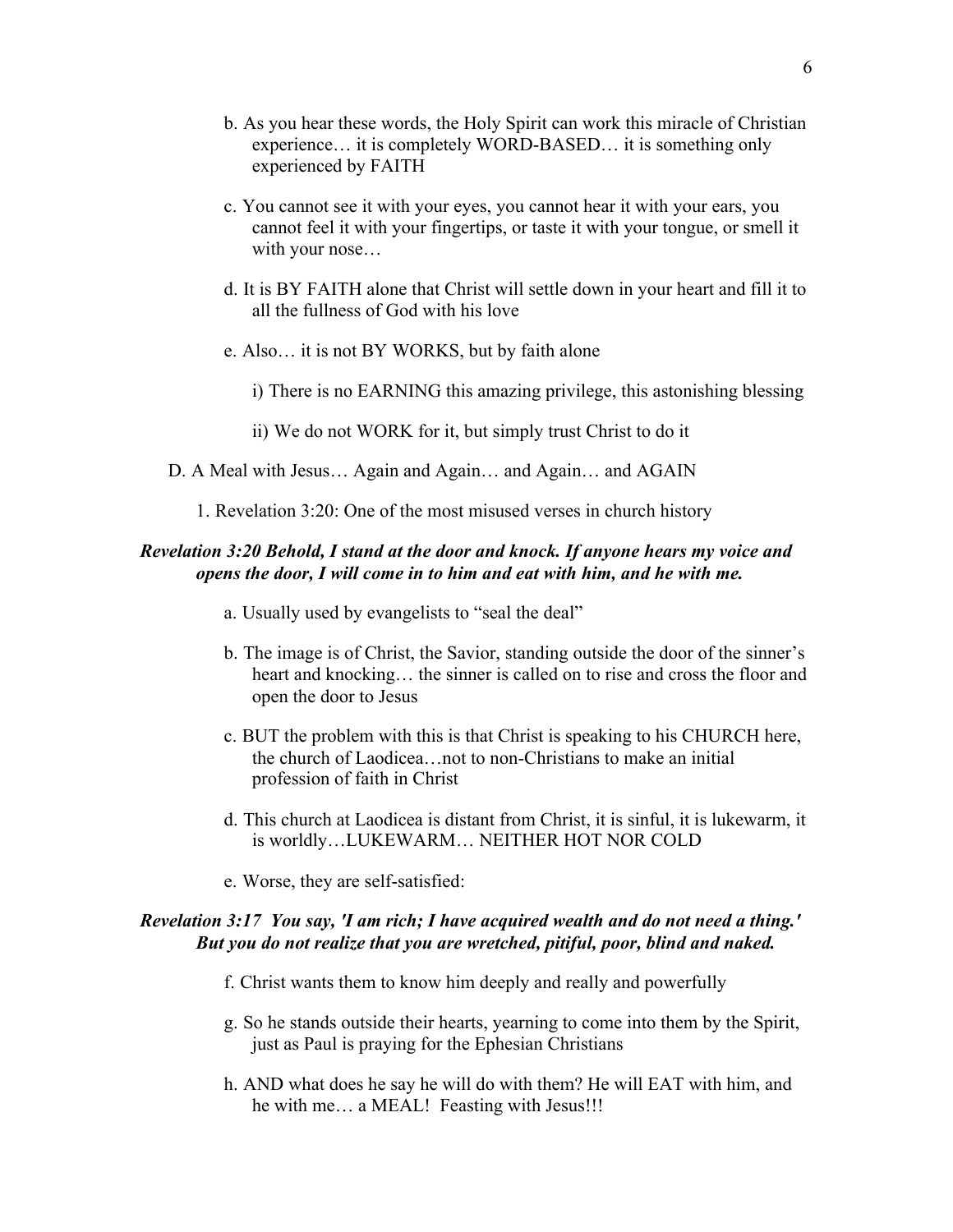- i. This is a recurring theme in the gospels… a sense of close, intimate fellowship with Jesus
- 2. The beginning: John 1
	- a. The Gospel of John was very selective… John only covered a few of Jesus' miracles and amazing teachings
	- b. John 1: An amazing chapter, filled with incredible truths
		- i) John 1:1 "In the beginning was the Word, and the Word was with God, and the Word was God"
		- ii) John 1:14 "The Word became flesh and made his dwelling among us, and we have seen his glory…"

#### JOHN the BAPTIST:

- iii) John 1:29 "Behold, the Lamb of God, who takes away the sins of the world…"
- iv) John 1:34 "I have seen and I testify that this is the Son of God…"
- c. Then… come these surprising verses:
- *John 1:35-39 The next day John was there again with two of his disciples. <sup>36</sup> When he saw Jesus passing by, he said, "Look, the Lamb of God!" <sup>37</sup> When the two disciples heard him say this, they followed Jesus. <sup>38</sup> Turning around, Jesus saw them following and asked, "What do you want?" They said, "Rabbi" (which means Teacher), "where are you staying?" <sup>39</sup> "Come," he replied, "and you will see." So they went and saw where he was staying, and spent that day with him. It was about the tenth hour.*
	- d. WHY??? Why did John include this homely little account of "hanging out with Jesus??"
	- e. Though it doesn't say so, I assume they must have shared a meal with Jesus that day
	- f. And I think the reason John included this was this was his FIRST ENCOUNTER with Jesus! Unspeakably precious that memory was… and all it was was a TIME SPENT together… spending the afternoon, from 4:00 PM through the evening…
	- 3. The Last Supper:
		- a. Jesus' yearning desire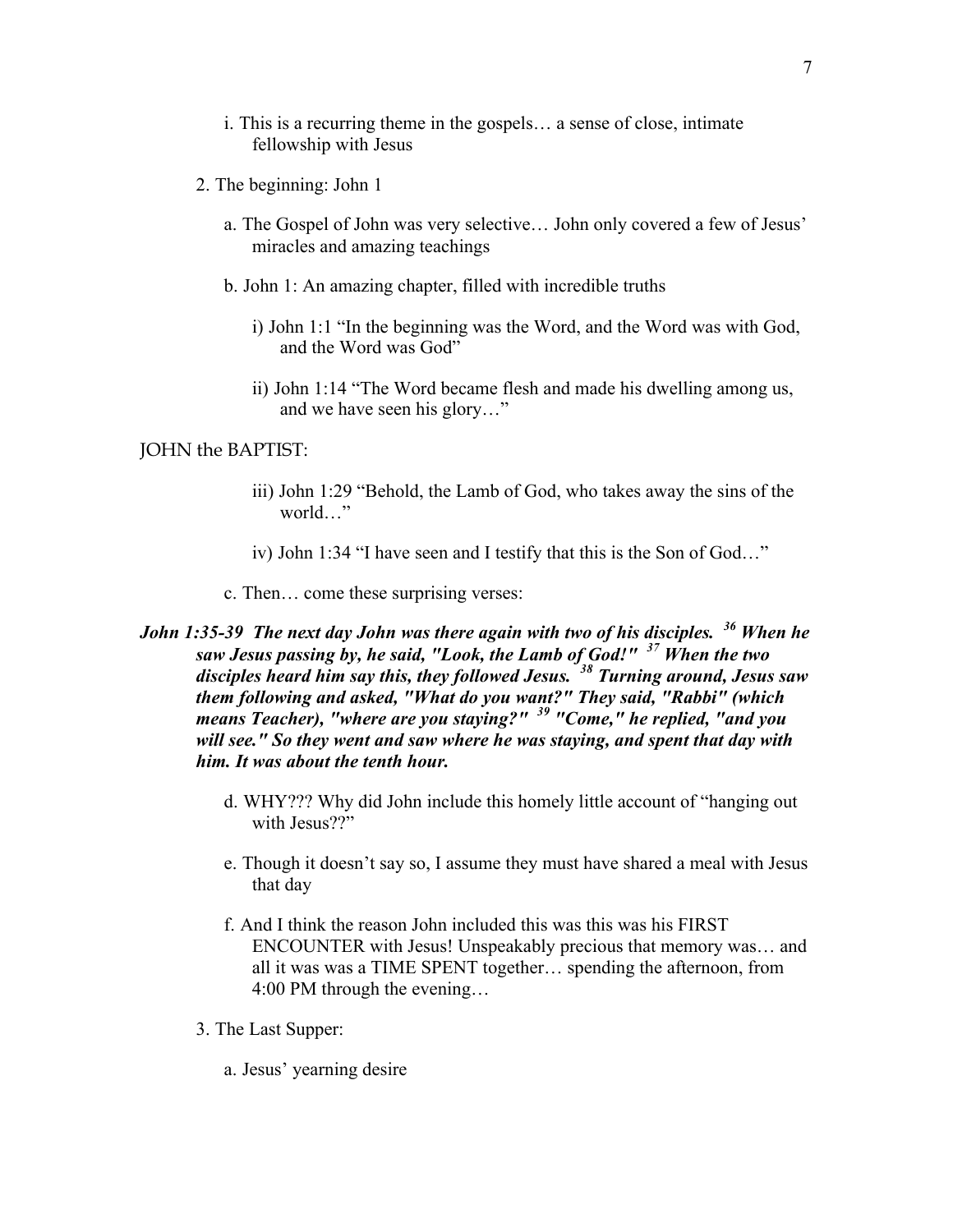## *CSB Luke 22:15 Then He said to them, "I have fervently desired to eat this Passover with you before I suffer.*

- Amazing in the Greek… redoubled word… "with deepest desire I have deeply desired to eat with you"
- It shows his heart after his bride…. How much he yearns to sit at table with us and share a meal… to break bread, and dine, and satisfy every desire of body, soul, spirit
	- b. The establishment of the Lord's Supper: this is why the Lord established the regular observance of the ordinance… that we would think back at that meal, and look ahead
	- c. The promise of the future

## *Luke 22:16 For I tell you, I will not eat it again until it finds fulfillment in the kingdom of God.*

*Luke 22:18 For I tell you I will not drink again of the fruit of the vine until the kingdom of God comes.*

## *Matthew 8:11 I say to you that many will come from the east and the west, and will take their places at the feast with Abraham, Isaac and Jacob in the kingdom of heaven.*

- 4. The resurrection feast: the two disciples on the Road to Emmaus
	- a. How often I have YEARNED to have been one of those who fellowshipped with Jesus that day... the resurrection day
	- b. How blessed were these two unnamed disciples to walk and talk with Jesus, and in the end, to sit at table with him and break bread
- *Luke 24:30-32 When he was at the table with them, he took bread, gave thanks, broke it and began to give it to them. <sup>31</sup> Then their eyes were opened and they recognized him, and he disappeared from their sight. <sup>32</sup> They asked each other, "Were not our hearts burning within us while he talked with us on the road and opened the Scriptures to us?"*
	- E. This is What I Want to Present to You Today… a Spiritual Meal with Jesus
- *Revelation 3:20 Behold, I stand at the door and knock. If anyone hears my voice and opens the door, I will come in to him and eat with him, and he with me.*
- *John 14:23 Jesus replied, "If anyone loves me, he will obey my teaching. My Father will love him, and we will come to him and make our home with him.*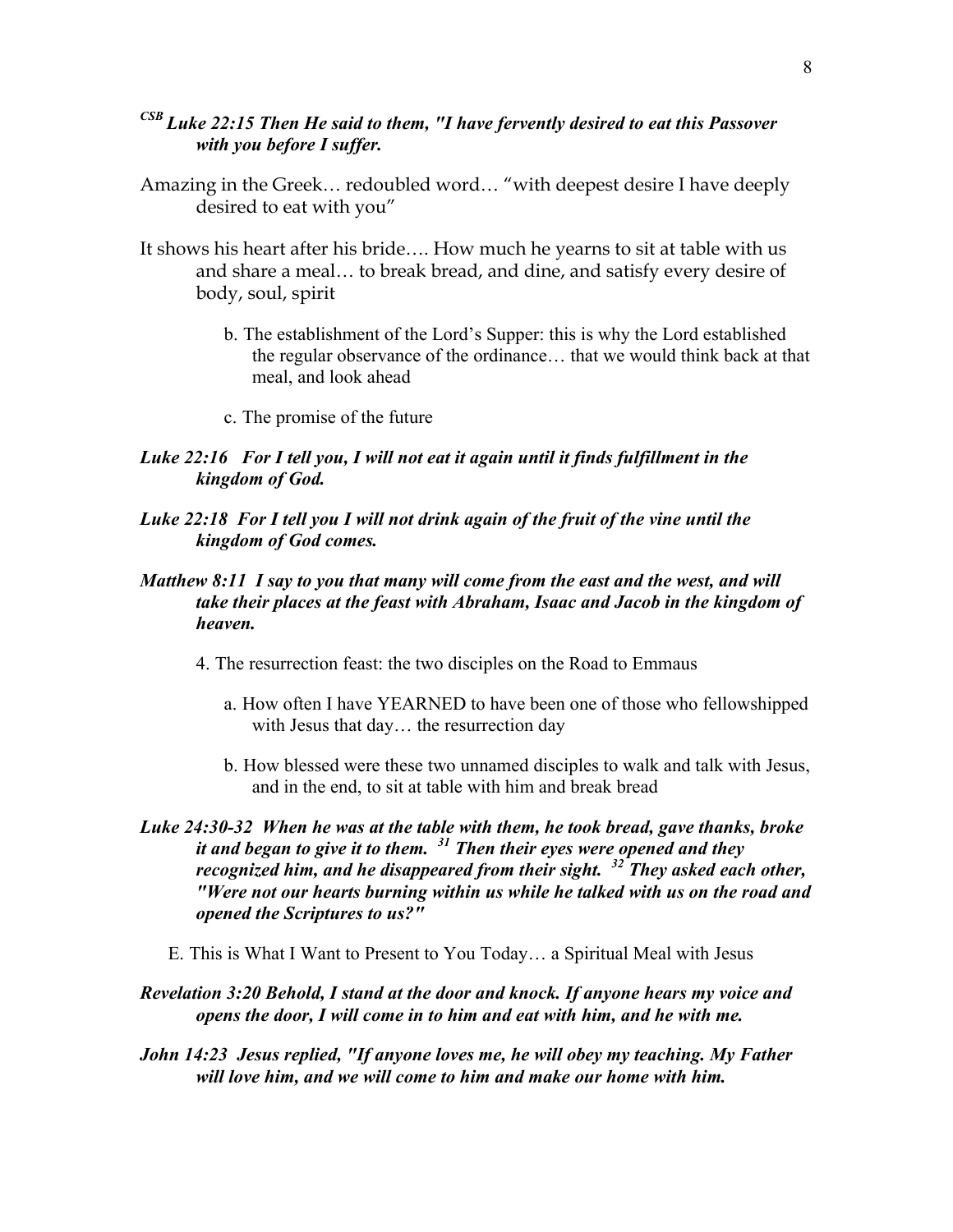The feast is nothing less than INTIMATE FELLOWSHIP with Jesus Christ, an overwhelming sense of his love for you

#### II. The Banquet Hall Prepared

- A. Before a Great Banquet, the Banqueting Hall Must Be Prepared
	- 1. Esther 1: King Xerxes, the most powerful man on earth, ruled over an empire of 120 provinces that stretched from Egypt to India… the largest empire the world had ever known; covering 3.2 million square miles, and including half of the population of the world at that time… MASSIVE
	- 2. He wanted to put the glory of his empire and kingly reign on display, and had a festival for 180 days; it culminated in a feast in the capital city, the citadel of Susa… it was in his palace garden, in a walled garden in the palace, for all the officials who lived in Susa
	- 3. The feast was lavish
- *Esther 1:5-8 When these days were over, the king gave a banquet, lasting seven days, in the enclosed garden of the king's palace, for all the people from the least to the greatest, who were in the citadel of Susa. <sup>6</sup> The garden had hangings of white and blue linen, fastened with cords of white linen and purple material to silver rings on marble pillars. There were couches of gold and silver on a mosaic pavement of porphyry, marble, mother-of-pearl and other costly stones. <sup>7</sup> Wine was served in goblets of gold, each one different from the other, and the royal wine was abundant, in keeping with the king's liberality. <sup>8</sup> By the king's command each guest was allowed to drink in his own way, for the king instructed all the wine stewards to serve each man what he wished.*
	- 4. What kind of planning and expense and preparation and labor went into making this a magnificent feast?
	- 5. Everything had to be gotten READY… the banqueting hall had to be made ready
	- 6. So it is with this spiritual feast you're going to have with Jesus Christ
	- B. The Hall is Your Heart: Christ is Coming to YOU
		- 1. You are not travelling to his palace… he's coming to your heart
		- 2. But the place must be gotten ready first
		- 3. The initial part of the prayer we looked at last week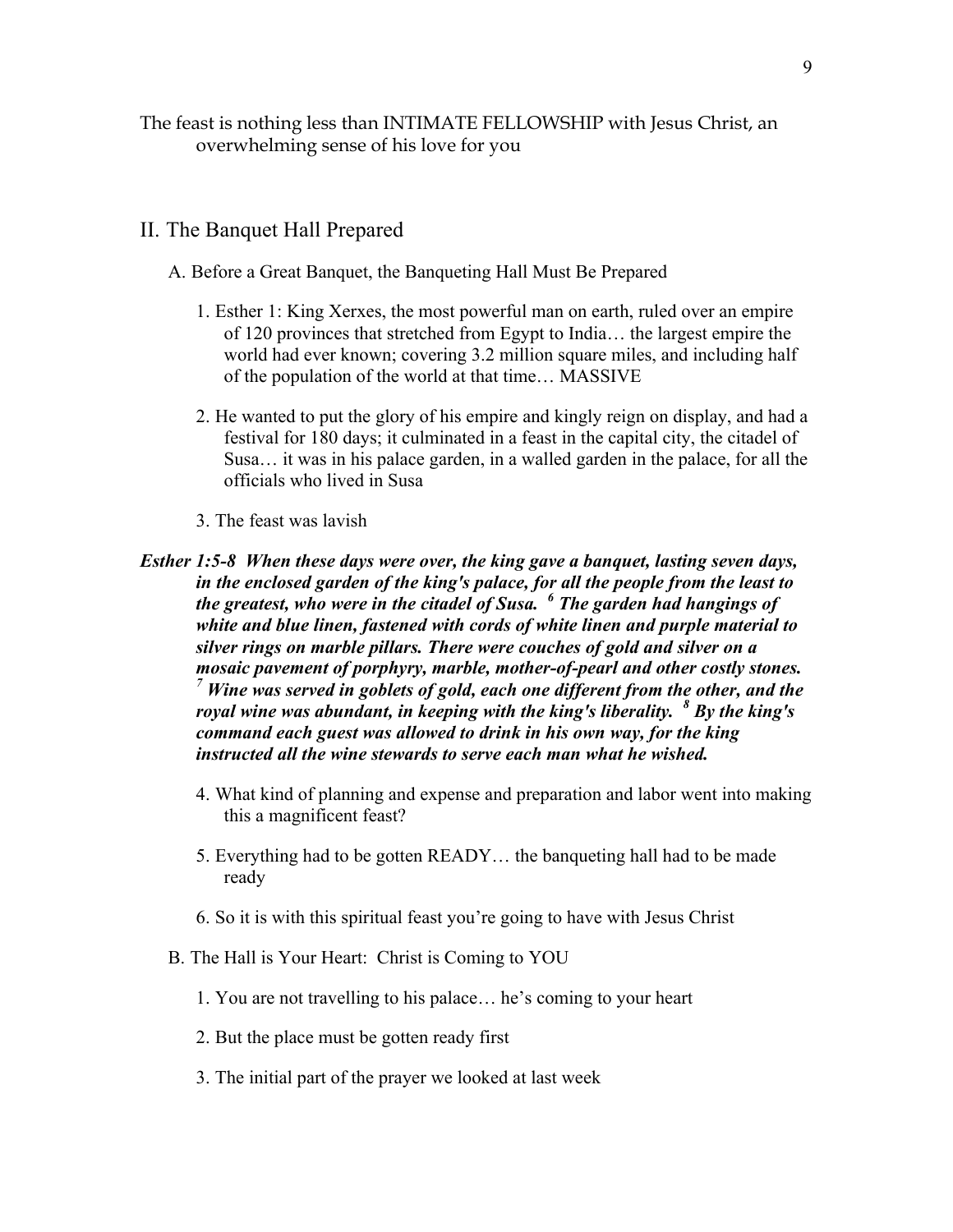4. Now look at it again in this light… the Holy Spirit has come to get your heart ready for this spiritual feast

## *Ephesians 3:16-17 I pray that out of his glorious riches he may strengthen you with power through his Spirit in your inner being, <sup>17</sup> so that Christ may dwell in your hearts through faith.*

- 5. The Holy Spirit is the agent of preparation
	- a. He is sent in advance of Christ to get your heart ready… just as Jesus' disciples were sent in advance to get the Upper Room ready for the Last Supper
	- b. The Holy Spirit begins by cleaning up the heart
	- c. Sinlessness is not required, for then no one would have ever experienced it
	- d. But Christ will not bless people living in willful sin
	- e. The Holy Spirit goes out first to clean us up, get us ready for the feast… to make us more obedient to Christ's commands

## *John 14:21 Whoever has my commands and obeys them, he is the one who loves me. He who loves me will be loved by my Father, and I too will love him and disclose myself to him.*

#### DISCLOSE = MANIFEST…

- 6. The Spirit ministers POWER to the INNER BEING for this feast
	- a. Verse 16 mentions STRENGTHENING WITH POWER
	- b. Verse 18 mentions POWER again
	- c. Why is power needed?
	- d. Because this is a spiritual CLIMB… spiritual exertion
	- e. The Spirit has to strengthen your heart for this experience
	- f. He sets the heart to DESIRE THIS as never before… a strong yearning for something more than you've ever known before
	- g. We get bored with the striving, bored with the effort, feeling it's not worth it after a while
	- h. We are "far too easily pleased"

#### C.S. Lewis: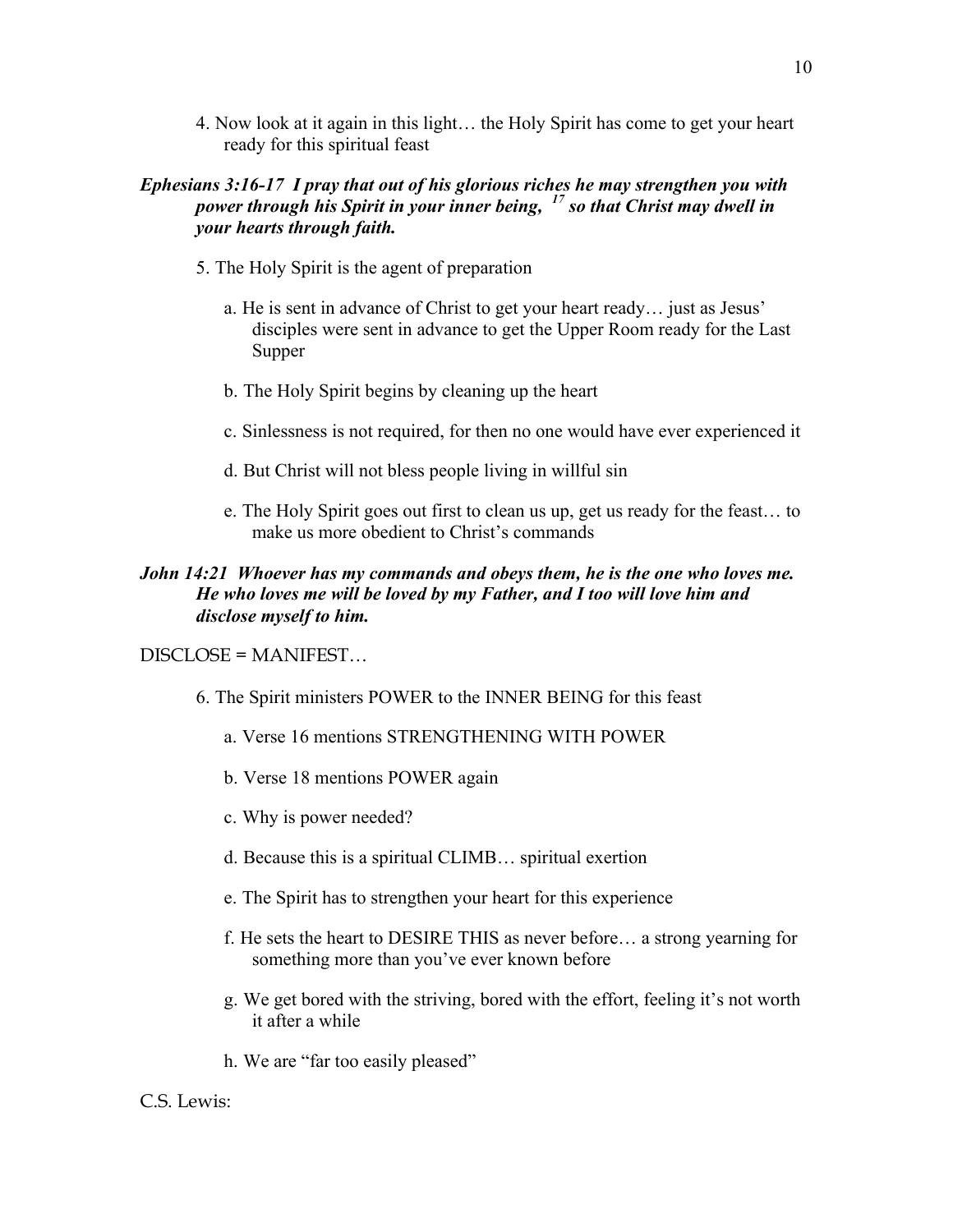- If we consider the unblushing promises of reward and the staggering nature of the rewards promised in the Gospels, it would seem that Our Lord finds our desires not too strong but too weak. We are half-hearted creatures, fooling about with drink and sex and ambition when infinite joy is offered to us, like an ignorant child who wants to go on making mud pies in a slum because he cannot imagine what is meant by the offer of a holiday at the sea. We are far too easily pleased.
- Richard Robarts, minister of God, early 19th century… died of consumption at age 36

*[He writes in his journal]* "Frequently, all around me thought me about to expire. My cough was so dreadful, so were the pains I felt in my chest and side; and above all the languor which oppressed me for a while seemed almost overwhelming. But while I was thus sinking I felt more of the consolations and supports of religion than I ever had experienced before. O, with what strong and assured confidence was I enabled to look upon my Redeemer, and how gladly would I have resigned my soul into his hands! What glorious manifestations of His love and mercy did He make to my soul, and how did I rejoice to believe that in a few days more I should be with Him in glory eternal! For the sake of my dear wife and friends, I was willing to live, and saw it my duty to use all proper means to promote my recovery… but for my own sake I had a desire to be with Christ. *Thus I lay in sweet suspense, as it were, between earth and heaven, and indeed, so I have remained in general ever since*."

*Later on, a friend said to him:* "I should be glad to enjoy your happiness." *Richard Robarts could not speak at this stage of his illness, but he wrote this on a slate:* "Believe constantly on the Lord Jesus Christ, and you may be much happier than you are. Had I been more faithful in this respect I should have enjoyed more consolation and done more for the glory of God."

*[the account continues]* "In the course of this day he experienced an ecstasy of heavenly joy. His eyes were bathed in tears, and he uttered words of praise, consolation and triumph; it appeared as if he was transported into Paradise. It was evident that he experienced a foretaste of heaven." He said, "Oh, I am happy in my God, in his love. I am going to possess Him forever. I shall enter into that city whose streets are of fine gold, yes, the New Jerusalem from above, the City of the Living God."

*[the final entry]* "Since my last attack three weeks ago the Lord has been near and has manifested His love to my soul in an uncommon degree. I have been deeply humbled under a sense of my unworthiness and past unfaithfulness, but I have felt myself firmly fixed upon the Rock of Ages, and have been enabled to anticipate my departure from the body with unspeakable delight. **One thing has much occupied my mind, namely, the great proneness I have ever felt to rest**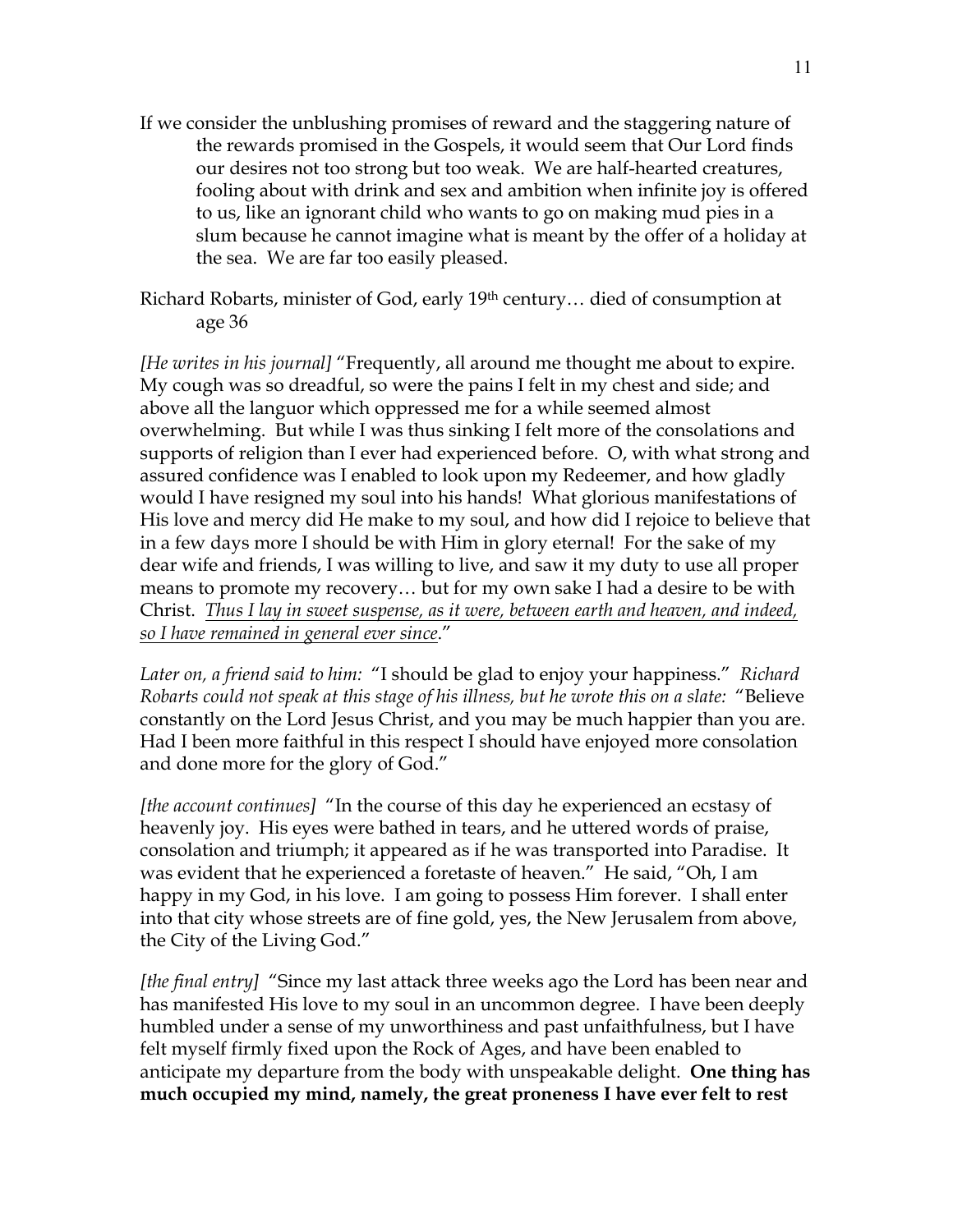**short of all the fullness of God**. Often, it seemed within my grasp, often has my soul seemed to take possession of it, but never did I enjoy a constant sense of it, of all the great salvation of God. However, I never gave up the hope of possessing it fully, and I trust that I shall now obtain my heart's desire."

- This full grasp of the love of Christ for us will always, in this world, elude our grasp… but the Holy Spirit is STRENGTHENING OUR HEARTS for this feast… to reach out for it, to hunger for it, to thirst for it as never before
	- 7. The Spirit prepares us also by meditations on God's Glory as revealed in His Word and in His Son
	- 8. The Spirit prepares us by means of PRAYER
		- a. Paul prays this for the Ephesian Christians
		- b. Paul wants us to pray this prayer for ourselves and for others in this church
		- c. This feast will never occur apart from prevailing, faith-filled prayer
		- d. Having seen the purpose of Christ in giving us far more of a sense of Christ's love, he wants us to set ourselves to pray for it relentlessly

## *Luke 11:11-13 "Which of you fathers, if your son asks for a fish, will give him a snake instead? <sup>12</sup> Or if he asks for an egg, will give him a scorpion? <sup>13</sup> If you then, though you are evil, know how to give good gifts to your children, how much more will your Father in heaven give the Holy Spirit to those who ask him!"*

- 9. So… the Spirit is going ahead of this feast of Christ's love to prepare you for it
	- a. By holiness in obedience to His Commands
	- b. By meditation on his glory in His Word and in His Son
	- c. My prevailing prayer
- III. The Aroma from the Feast
	- A. Believers Have Testified Again and Again to this Feast
		- 1. It's not as though this is something impossible, something that could never happen to us
		- 2. Many Christians have experienced this great elevation of soul that comes by the pouring out of the Holy Spirit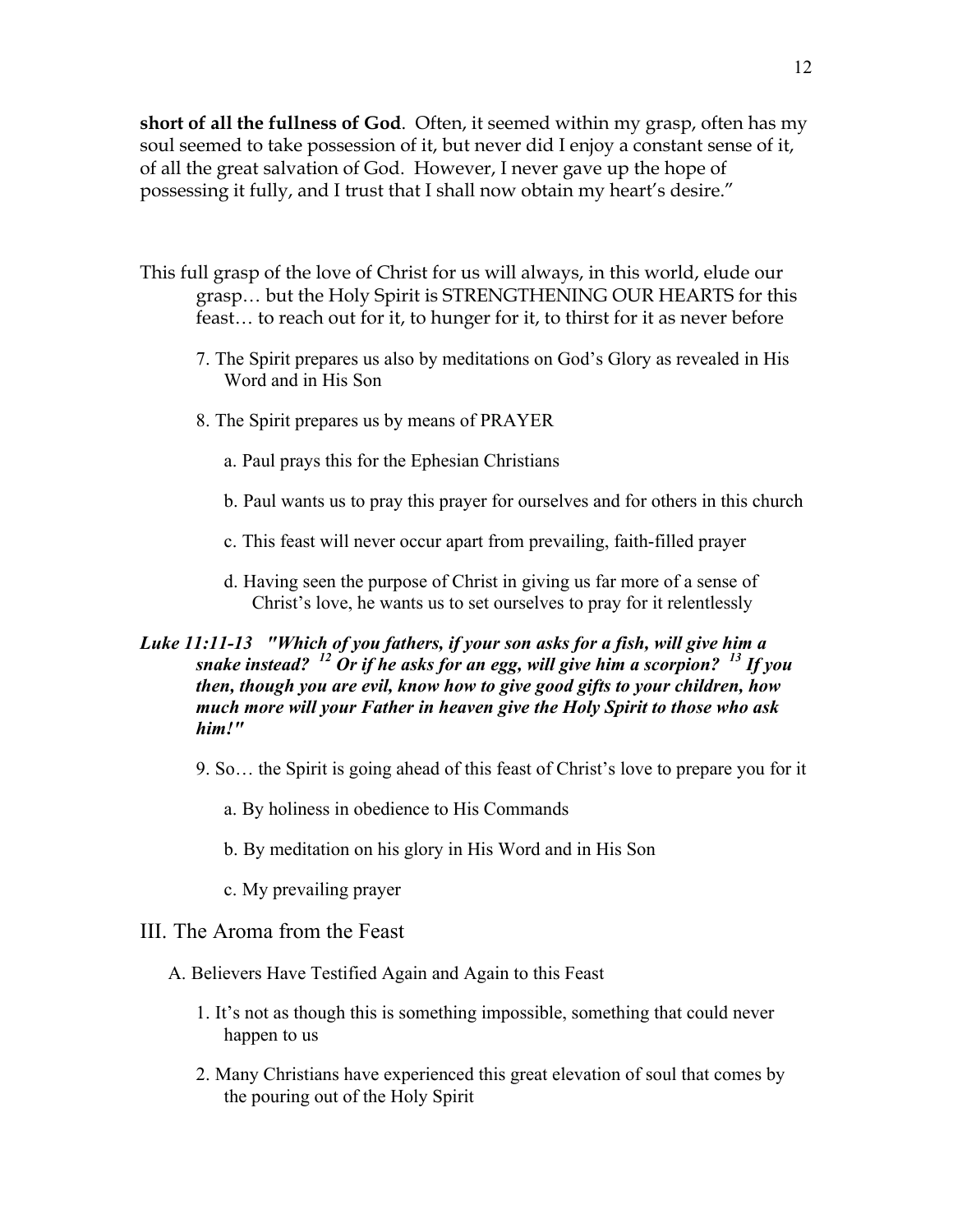- B. The Prophets and Psalmists Speak of this Rapture
- *Isaiah 12:1-3 In that day you will say: "I will praise you, O LORD. Although you were angry with me, your anger has turned away and you have comforted me. <sup>2</sup> Surely God is my salvation; I will trust and not be afraid. The LORD, the LORD, is my strength and my song; he has become my salvation." <sup>3</sup> ¶ With joy you will draw water from the wells of salvation.*
- *Psalm 63:1-5 O God, you are my God, earnestly I seek you; my soul thirsts for you, my body longs for you, in a dry and weary land where there is no water. <sup>2</sup> I have seen you in the sanctuary and beheld your power and your glory. <sup>3</sup> Because your love is better than life, my lips will glorify you. <sup>4</sup> I will praise you as long as I live, and in your name I will lift up my hands. <sup>5</sup> My soul will be satisfied as with the richest of foods; with singing lips my mouth will praise you.*
- *Job 42:5-6 My ears had heard of you but now my eyes have seen you. <sup>6</sup> Therefore I despise myself and repent in dust and ashes.*
- *Psalm 73:23-26 Yet I am always with you; you hold me by my right hand. <sup>24</sup> You guide me with your counsel, and afterward you will take me into glory. <sup>25</sup> Whom have I in heaven but you? And earth has nothing I desire besides you. <sup>26</sup> My flesh and my heart may fail, but God is the strength of my heart and my portion forever.*
	- C. The Disciples Experienced It
- *Matthew 17:2 There he was transfigured before them. His face shone like the sun, and his clothes became as white as the light.*
- *Matthew 17:5-6 While he was still speaking, a bright cloud enveloped them, and a voice from the cloud said, "This is my Son, whom I love; with him I am well pleased. Listen to him!" <sup>6</sup> When the disciples heard this, they fell facedown to the ground, terrified.*
- *Luke 24:32 They asked each other, "Were not our hearts burning within us while he talked with us on the road and opened the Scriptures to us?"*
- *Revelation 1:13-17 among the lampstands was someone "like a son of man," dressed in a robe reaching down to his feet and with a golden sash around his chest. <sup>14</sup> His head and hair were white like wool, as white as snow, and his eyes were like blazing fire. <sup>15</sup> His feet were like bronze glowing in a furnace, and his voice was like the sound of rushing waters. <sup>16</sup> In his right hand he held seven stars, and out of his mouth came a sharp double-edged sword. His face was like the sun shining in all its brilliance. <sup>17</sup> ¶ When I saw him, I fell at his feet as though dead.*
	- D. The Hymnwriters Too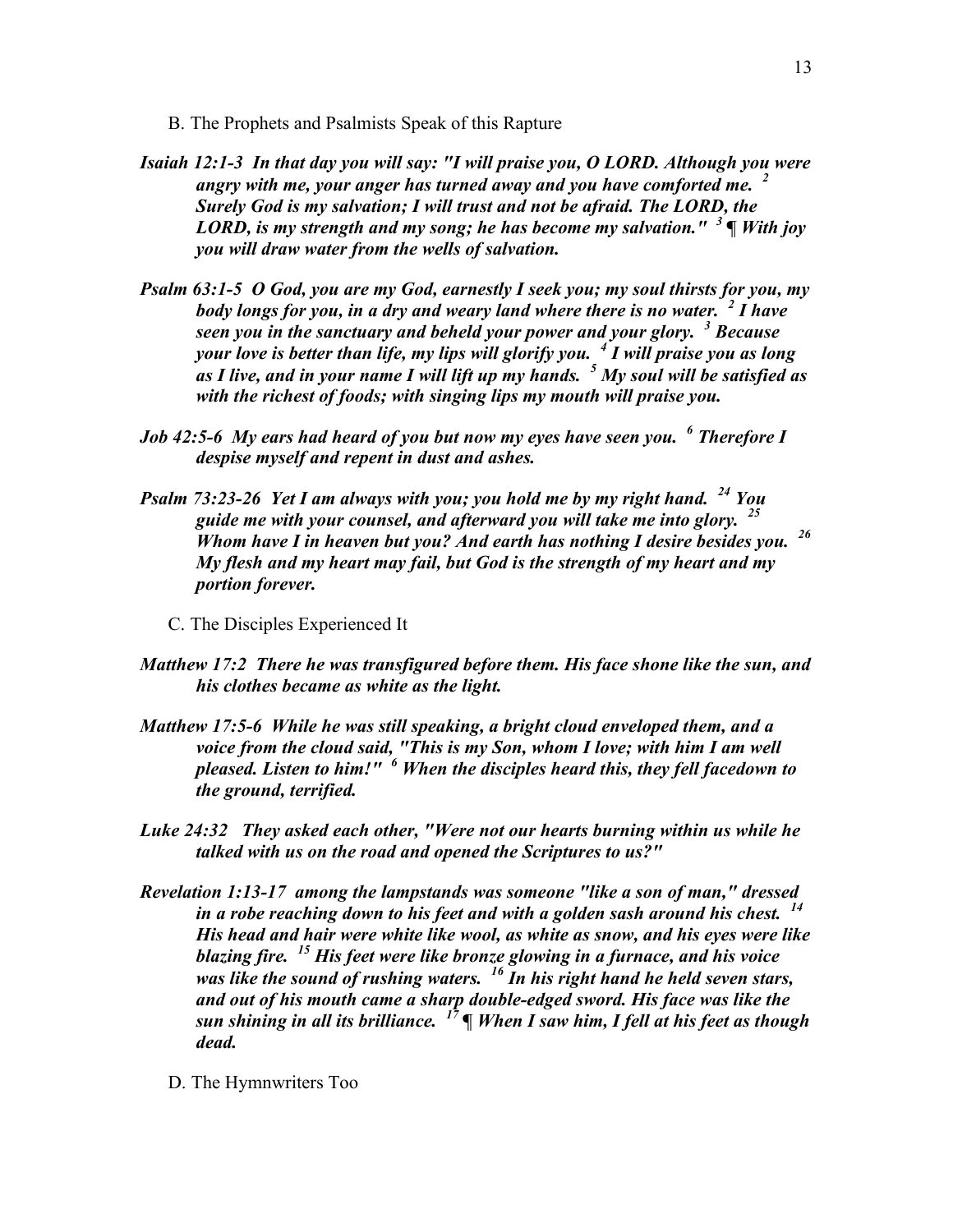1. Bernard of Clairvaux (1090-1153)

- Amazingly godly Cistercian monk, one of the sources John Calvin quoted the most in his *Institutes of the Christian Religion*, wrote extensively on meditation and spiritual union with Christ, preached 86 sermons on Song of Solomon, which he used to speak of the soul's marriage to Christ
- "In this kind of spiritual marriage there is now and then an experience of ecstasy and a recession from bodily senses so that the soul is so aware of the Word (Christ) that it is no longer aware of itself. This happens when the mind, enticed by the unimaginable sweetness of the Word, is somehow stolen from itself. It is seized and snatched away from itself so that it may find pleasure in the Word."

Jesus the very thought of thee With sweetness fills the breast But sweeter far thy face to see And in thy presence rest

No voice can sing, no heart can frame No can the memory find A sweeter sound than Jesus' name O Savior of mankind

2. Fanny Crosby: "Blessed Assurance"

Blessed Assurance, Jesus is mine O what a foretaste of glory divine! Heir of salvation, purchase of God Born of his Spirit, washed in his blood!

Perfect submission, perfect delight Visions of rapture now burst on my sight Angels descending, bring from above Echoes of mercy, whispers of love

Perfect submission, all is at rest I in my Savior am happy and blessed Watching and waiting, looking above Filled with his goodness, lost in his love!

3. Jean Pigott: "Jesus I am Resting, Resting…"

Jesus I am resting, resting In the joy of what thou art I am finding out the greatness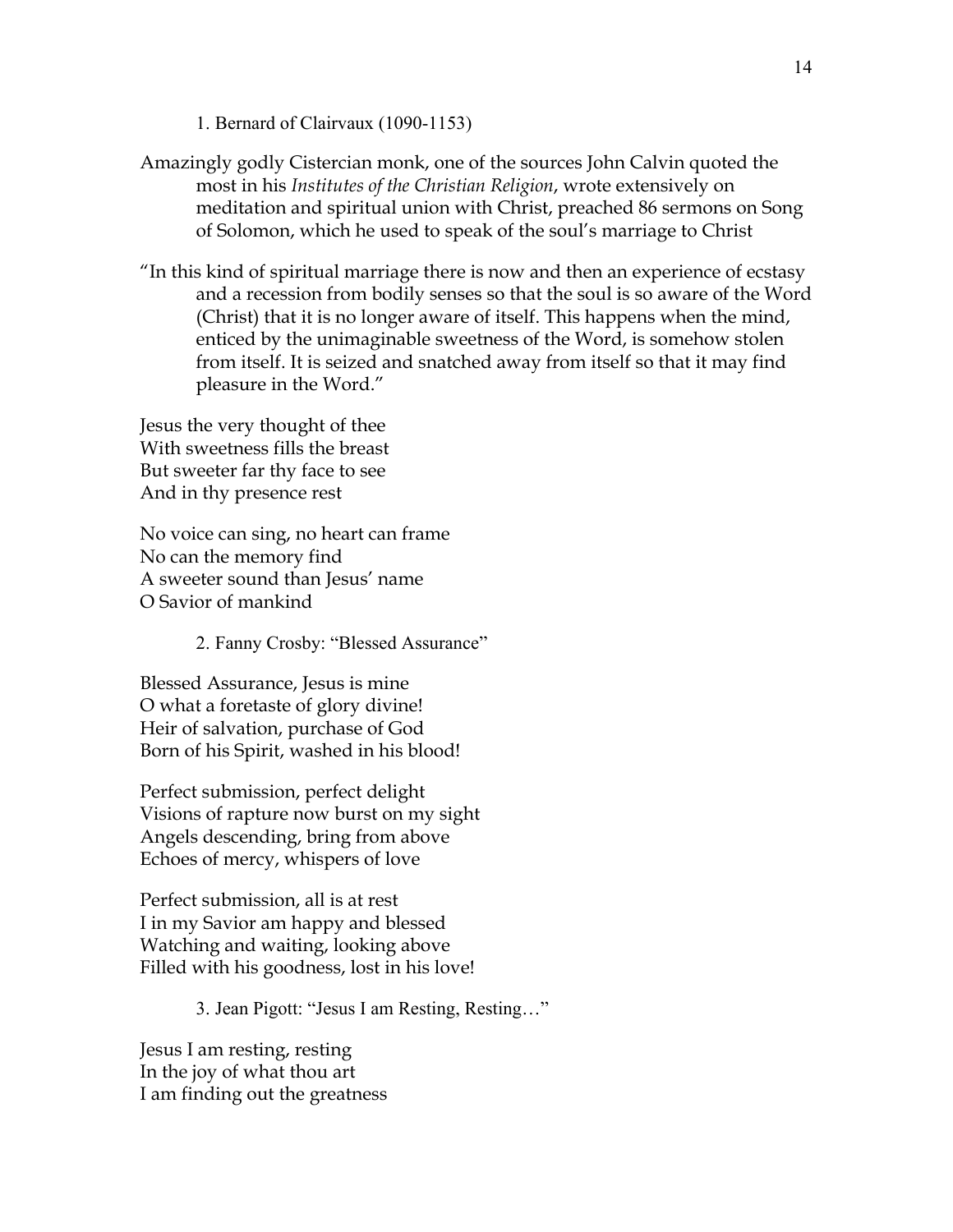Of thy loving heart Thou hast bid me gaze upon thee And thy beauty fills my soul For by thy transforming power Thou has made me whole

O, how great thy lovingkindness Vaster, broader than the sea O how marvelous thy goodness Lavished all on me Yes I rest in thee beloved Know what wealth of grace is thine Know thy certainty of promise And hast made it mine

Simply trusting thee Lord Jesus I behold thee as thou art And thy love so pure so changeless Satisfies my heart Satisfies its deepest longings Meets, supplies its every need Compasseth me round with blessings Thine is love indeed!

Ever lift thy face upon me As I work and wait for thee Resting 'neath thy smile, Lord Jesus Earth's dark shadows flee Brightness of my Father's glory Sunshine of my Father's face Keep me ever trusting, resting Fill me with Thy grace

- E. So Also Many Believers from Church History… we'll speak of their testimonies next week
- F. The aroma from these ideas is wafting through this sermon… enticing you and calling you a vaster and greater sense of Christ's love for you

#### IV. The Invitation Given: What Will You Do?

A. Non-Christians: Invitation to an Eternal Banquet

#### *Matthew 22:2-5 "The kingdom of heaven is like a king who prepared a wedding banquet for his son. <sup>3</sup> He sent his servants to those who had been invited to the banquet to tell them to come, but they refused to come. <sup>4</sup> "Then he sent some*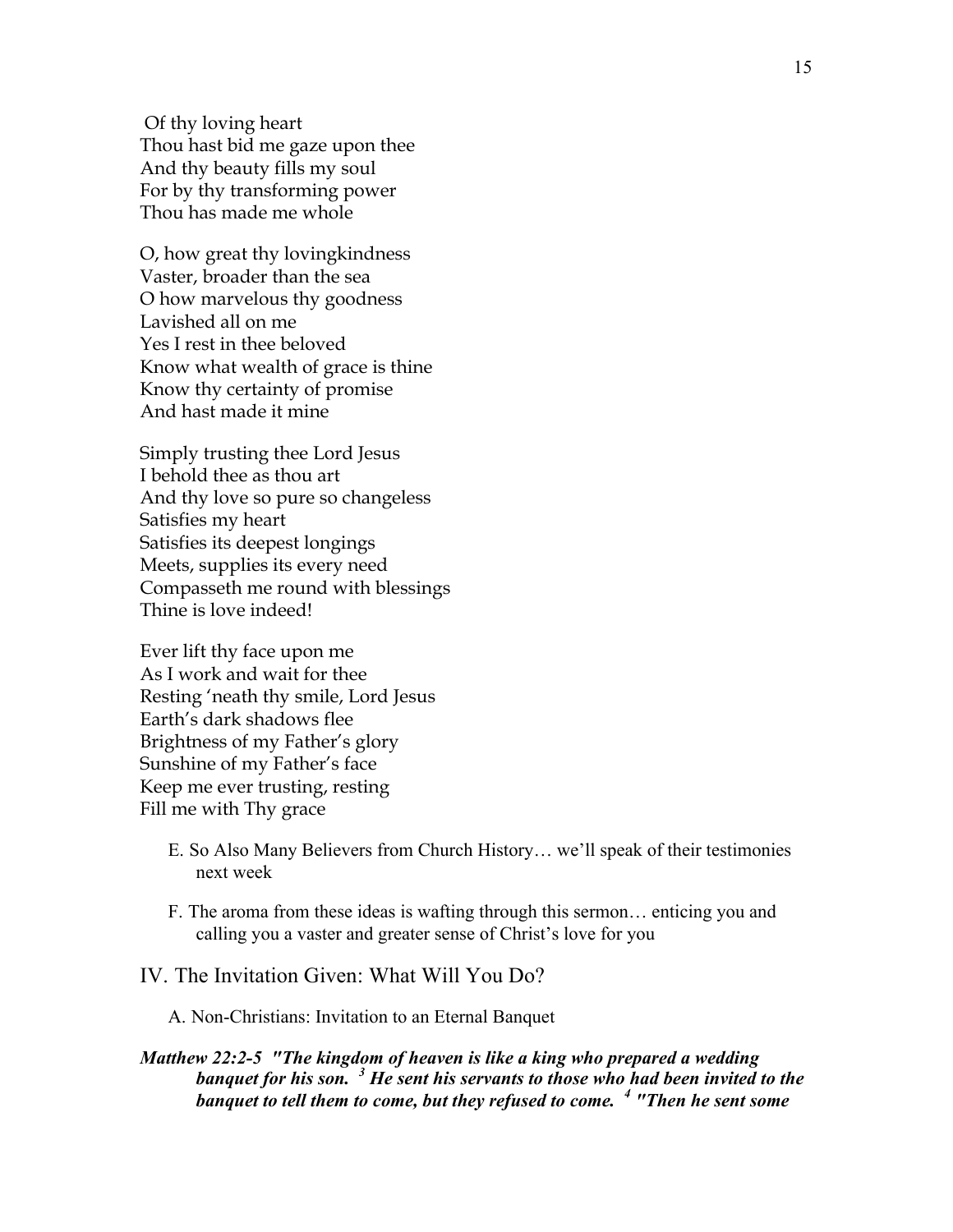*more servants and said, 'Tell those who have been invited that I have prepared my dinner: My oxen and fattened cattle have been butchered, and everything is ready. Come to the wedding banquet.' <sup>5</sup> "But they paid no attention and went off-- one to his field, another to his business.*

*Luke 14:16-20 Jesus replied: "A certain man was preparing a great banquet and invited many guests. <sup>17</sup> At the time of the banquet he sent his servant to tell those who had been invited, 'Come, for everything is now ready.' <sup>18</sup> "But they all alike began to make excuses. The first said, 'I have just bought a field, and I must go and see it. Please excuse me.' <sup>19</sup> "Another said, 'I have just bought five yoke of oxen, and I'm on my way to try them out. Please excuse me.' <sup>20</sup> "Still another said, 'I just got married, so I can't come.'*

The gospel is an invitation to receive the gift of forgiveness by the blood of Christ

All of us have sinned… we have rebelled against Almighty God

We deserve to die under the wrath of God

But instead of killing us, God sent his Son, the Lord Jesus Christ

Christ came to die on the cross in our place, to give us full forgiveness of sins

He is inviting each one of you to spend eternity with him in glory, in heaven, in a rich, wonderful banqueting hall

#### WHAT WILL YOU DO??

- B. Christians… a similar invitation is going to you now
	- 1. You have honestly had a very mediocre experience with Christ
	- 2. You believe that he is the Savior of the world
	- 3. You believe that he died on the cross for your sins
	- 4. You come to church regularly
	- 5. But honestly, you don't feel much of these things in your heart
	- 6. Your life is full of MANY THINGS… busy with the worries of this life and the deceitfulness of wealth
	- 7. You don't spend much time in prayer or Bible study
	- 8. You have a sense that there must be more, but …
	- 9. I PLEAD WITH YOU TO SEEK THIS BLESSING!!!